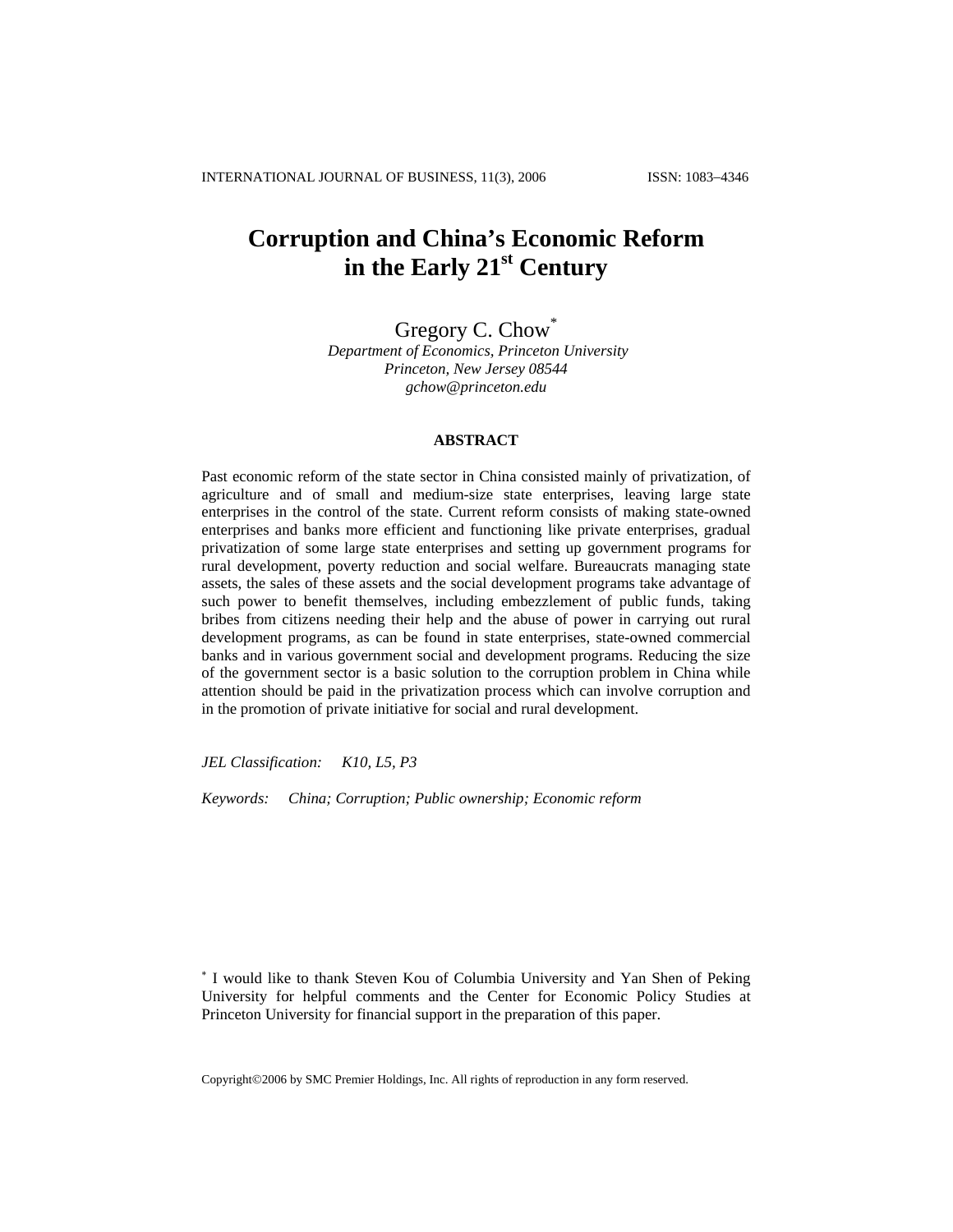# **I. INTRODCUTION**

Reform of China's economic institutions since 1978 has been a gradual process. A major theme of this paper is that corruption, while not a major hindrance to economic reform in the past, has become a major hindrance to further reform at the beginning of the  $21<sup>st</sup>$  century. The subject of this paper is the role of corruption in further economic reform in China, and not the economics of corruption per se. Svensson (2005) is a recent paper dealing with the subject of corruption and includes a number of references but the current paper is self-contained in discussing our own topic.

I begin by reviewing China's economic reform and growth since 1978 and pointing out the main characteristics of reform, the fundamental factors accounting for rapid growth and the current shortcomings of China's economic institutions (section 2). With this survey as the background I go on to examine the problems facing further reform of different institutions, including the state-owned enterprises (section 3), the banking and financial system (section 4), the disparity among regions (section 5), the legal system (section 6). I then offer a theoretical explanation of one importance hindrance to further reform, namely bureaucratic behavior and corruption on the part of government officials and managers and staff of state-owned economic institutions (section 7). A recommendation to reduce bureaucratic behavior is offered in section 8.

This paper is an institutional analysis of corruption. It will offer three reasons why corruption is now a more serious problem than before. First, the nature of early economic reform towards a market economy consisted mainly of privatization of farming and industrial production while current reform consists of changing the performance of the remaining large state-owned institutions that are controlled and operated by bureaucrats who could profit from their economic power through corruption. Second, as the economy has become more developed and per capita income has increased very rapidly especially in the coastal provinces government attention has shifted to the development of the relatively poor rural areas and the reduction of poverty. This requires the cooperation of the bureaucrats and provides them with more economic power. Third, as more money became available to pay for corruption in doing business beginning in the 1980s, corruption has become a culture in China and it is difficult for the central government and the Chinese Communist Party leadership to stop it (some members even engaged in it themselves).

My view is that corruption will remain a serious problem in China for some time. Given the fact that law enforcement is ineffective when the benefit of violation is high or when there is a culture of law violation, in China and elsewhere, we can reasonably conclude that the introduction of corporate governance to state-owned institutions and the waging of anticorruption campaigns against corruption will have limited effect when the officials involved can benefit greatly from violation or are accustomed to violation. Hence further reform of state-owned institutions will proceed only slowly and many social and rural development programs will be plagued by corruption. How useful this paper is depends on the accuracy of the reasons it provides for corruption, the relevance of the above proposition that corruption is difficult to stop and is a major hindrance to further economic reform, the importance of the cases in economic reform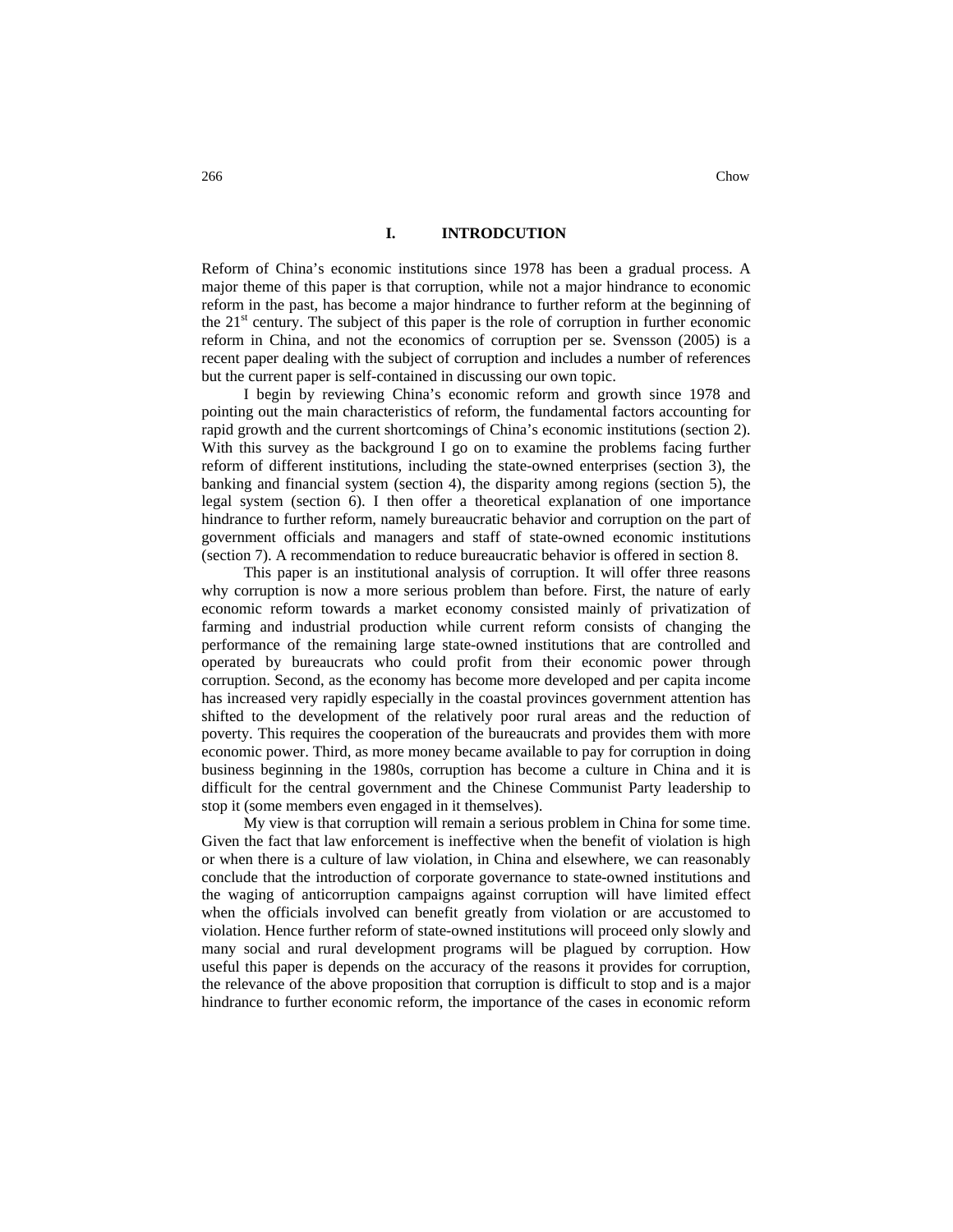affected by corruption that the paper has assembled and its ability to provide a unified explanation of these cases.

#### **II. REVIEW OF PAST REFORM MEASURES AND CURRENT PROBLEMS**

Since economic reform began in 1978, China has become a more market-oriented economy and its real GDP has increased at an annual rate of about 9.4 percent per year. The Chinese government deserves credit in guiding economic reform but the rapid growth is due to three fundamental economic factors. Given the existence of political stability, these factors are the abundance of high-quality human capital, including both the skilled and hard-working labor force and the resourcefulness of the entrepreneurs, the market institutions established even if they are imperfect and the availability of modern technology and method of management which China can adopt as a new comer. The same three economic fundamentals had accounted for the rapid economic growth in Japan before and after the Second World War, Hong Kong, Singapore, Taiwan and South Korea about two decades before China. In this sense, the Chinese success in rapid economic growth is not a miracle but consistent with the experience of economic development of other countries. When we examine the failure of a politically stable developing country in achieving rapid economic growth I suggest that we look closely at the first two factors for that county and see which it may be lacking.

Many observers have pointed out the major difference between China's reform process which is gradual and pragmatic (based on experimentation rather than ideology) and reform in the former Soviet Union and some other Eastern European countries which adopted rapid changes in economic institutions (such as rapid privatization of state-owned enterprises) as a form of "shock therapy." I will not comment further on this point. Rather I will characterize China's strategy for economic reform by the following three main principles.

First is the use of the principle of "leasing" for the operation of state-owned assets. This idea is called the "responsibility system" in China since the management is given the responsibility to operate the enterprise and the right to all the residual claims to the earnings after delivering a fixed rent to the government. The first application of this principle is the "household responsibility system" in agriculture introduced in 1978 when farm households were assigned publicly owned land to produce for their own benefits after paying a fixed amount of the product as rent. Since all the output produced by extra efforts belongs to the producer, the incentive for the producer under this leasing arrangement is high. The same principle was applied to the leasing of state retail stores, small factories and in 1987 to large state enterprises under the "contract responsibility system" where the management received all residual profits for use by the enterprise after paying a fixed tax to the government. Even public schools have been leased out to be operated by private educators.

For the principle of leasing to yield efficient allocation of resources prices have to be set by the forces of demand and supply. Before price reform was completed in the 1980s and early 1990s, a supplementary principle to the first is the use of a dual price system, with the below-market fixed prices applied to the purchase of fixed amounts of scarce resources allocated by the state while the remaining quantities of output were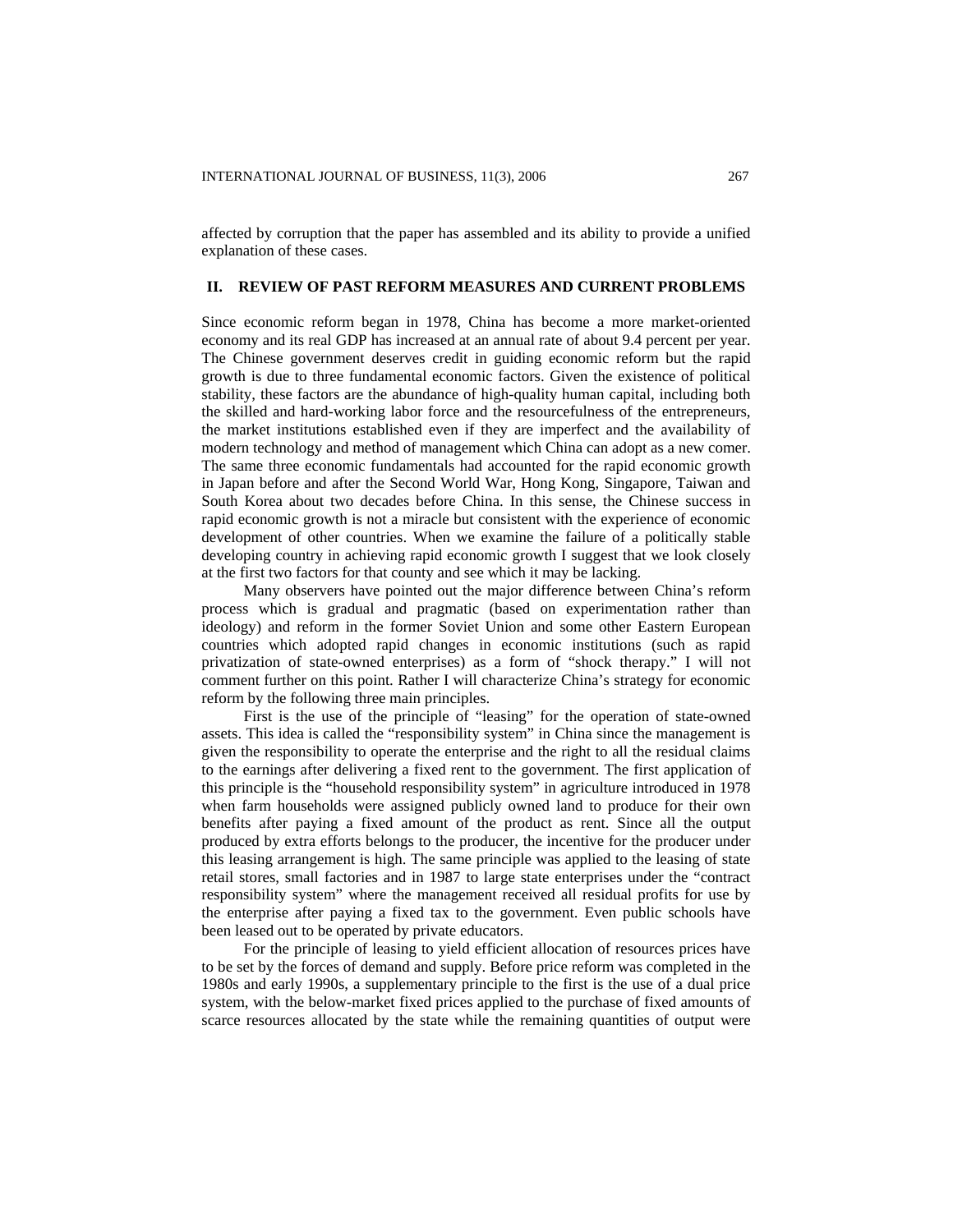sold at market prices. A fixed subsidy does not affect economic allocation if market prices are used for marginal decisions on the use of inputs and the production of outputs.

The second principle to promote efficiency for state-owned enterprises is to introduce competition, from other state-owned enterprises, collectively, privately and foreign owned enterprises. The third principle is to allow and even encourage the development of a non-state sector which became dominant and accounted for much of the total output and its rapid growth in China.

It is easy to answer the question whether China's economy will continue to grow from 2006 on. The answer is yes, because the three economic fundamentals will continue to operate except that the third factor will gradually be weakened as China's technology gap will gradually be closed. A counter argument is to point to the shortcomings of China's market institutions, including in particular the state-owned enterprises, the banking and financial system and the legal system, which may inhibit growth. Observe first that the Chinese economy has grown so rapidly in the past despite such shortcomings, suggesting that these shortcomings do not necessarily prevent rapid growth. Those who disagree need to provide reasons for the difference in the current circumstances that will make the shortcomings more damaging for China's economic growth and development. After all, most economic institutions in the world's market economies have their shortcomings also.

The major factor that will hinder further economic reform in China, in my opinion, is the bureaucratic behavior and corruption of government officials. In Chow (2002) I have called China's economy a "bureaucratic market economy." It is the main purpose of this paper to develop that theme further and examine the effect of bureaucratic behavior on further economic reform and development.

I can easily predict that further reform is gradual and slow, as in the past, mainly because there is inertia due to vested interests of the bureaucracy and because culture (including the nature of human capital) is difficult and slow to change. However, slow reform will not inhibit rapid growth in the future as it did not in the past. While confident about the future growth I am trying to examine in this paper the slow reform process in the future as a result of bureaucracy. Reform of economic institutions can be effective only when the people are ready for it.

Besides slow economic reform which some, though not the present author, will consider detrimental to further development, there are the following two concerns that further development may be derailed. Let me first comment briefly on these concerns before proceeding to the main body of this paper. First, China's economic development may not be "sustainable." The word "sustainable" applies to the limit of energy supply and the damage to the environment during economic growth that will make further growth impossible or difficult. Most economists do not share this view. While economists pay serious attention to the problems of the environmental degradation and resource supply limitation they believe that the problems are soluble. On the environment, a developing economy eager to enjoy a higher standard of living would be willing to pay the cost of some environmental degradation, such as unclear air, provided that the damage is not permanent.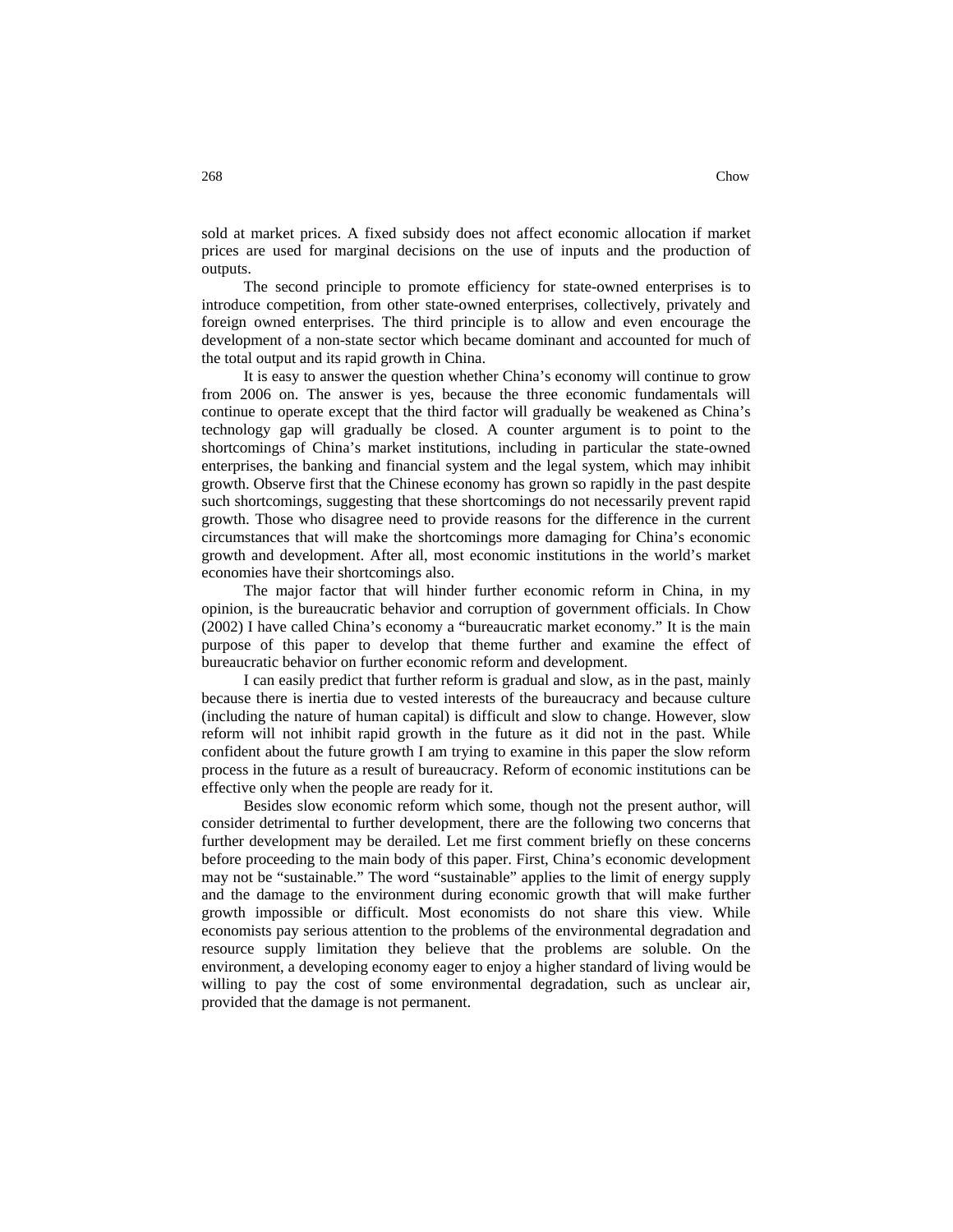On the limit of exhaustible resources, economists have suggested that new technology will likely be develop, as in the case of using electricity instead of gasoline for automobiles, to satisfy the need for energy. Hence the role of natural resources in economic development is limited. For example, the amount of land is not a severe limit to agricultural output. Notice the dramatic increase in output per acre after the introduction of hybrid corn in the United States in the 1930s. Mathus' prediction that population growth would make future food supply insufficient has turned out to be wrong because the per capita food consumption in the world has been increasing in the last century. For the case of China, there should be no concern that the Chinese population will create shortage for future food supply or oil supply. Furthermore, the Chinese government has paid serious attention to the protection of the environment in its development strategy in recent years and wants to make sure that economic growth in China is sustainable.

The second concern is that income inequality and related problems may cause population discontent and lead to political instability and thus affect economic growth adversely. I will not discuss the possible causes of political inequality and the likelihood of their occurrence as this topic is beyond the scope of the present paper which deals with the role of bureaucracy as a factor in slowing down further economic reform.

The major problems and issues in the current stage of China's economic reform and development to be discussed in this paper include (a) corruption, (b) inefficient state-owned enterprises, (c) ineffective banking and financial system, (d) income inequality and (e) problems in reforming the legal system. I shall discuss problems (b), (c), (d), and (e) in relation to (a), namely, corruption and bureaucratic behavior. Thus the purpose of this paper is to examine the current state of economic reform in these areas as it is affected by corruption.

Our discussion of corruption is based on the following ideas: (1) Corruption is a major hindrance to further economic reform as explained in the last paragraph. (2) The frequency distribution of corruption in a given society is affected by its culture and by the opportunities available for corruption. (3) The frequency distribution of corruption can be changed by changing the opportunities available for corruption. (4) In the long run changes in corruption behavior will lead to changes in habit and norms of behavior that is a part of the culture of the society. (5) The Chinese culture in terms of norms of behavior related to corruption has been influenced by its history, including the history of the PRC where the government requires a large bureaucracy in managing many aspects of the lives of the Chinese people as never before and where the people have experienced the hunger during the Great Leap Forward Movement of 1958-61, the lawlessness and the associated survival instinct to beat the system´ resulting from the experience of the Cultural revolution, the material deprivation during the period of central economic planning and the eagerness to get rich fast and the opportunities for corruption since economic reform started. These ideas provide a background for our discussion. Understanding them will facilitate understanding the following discussion of corruption.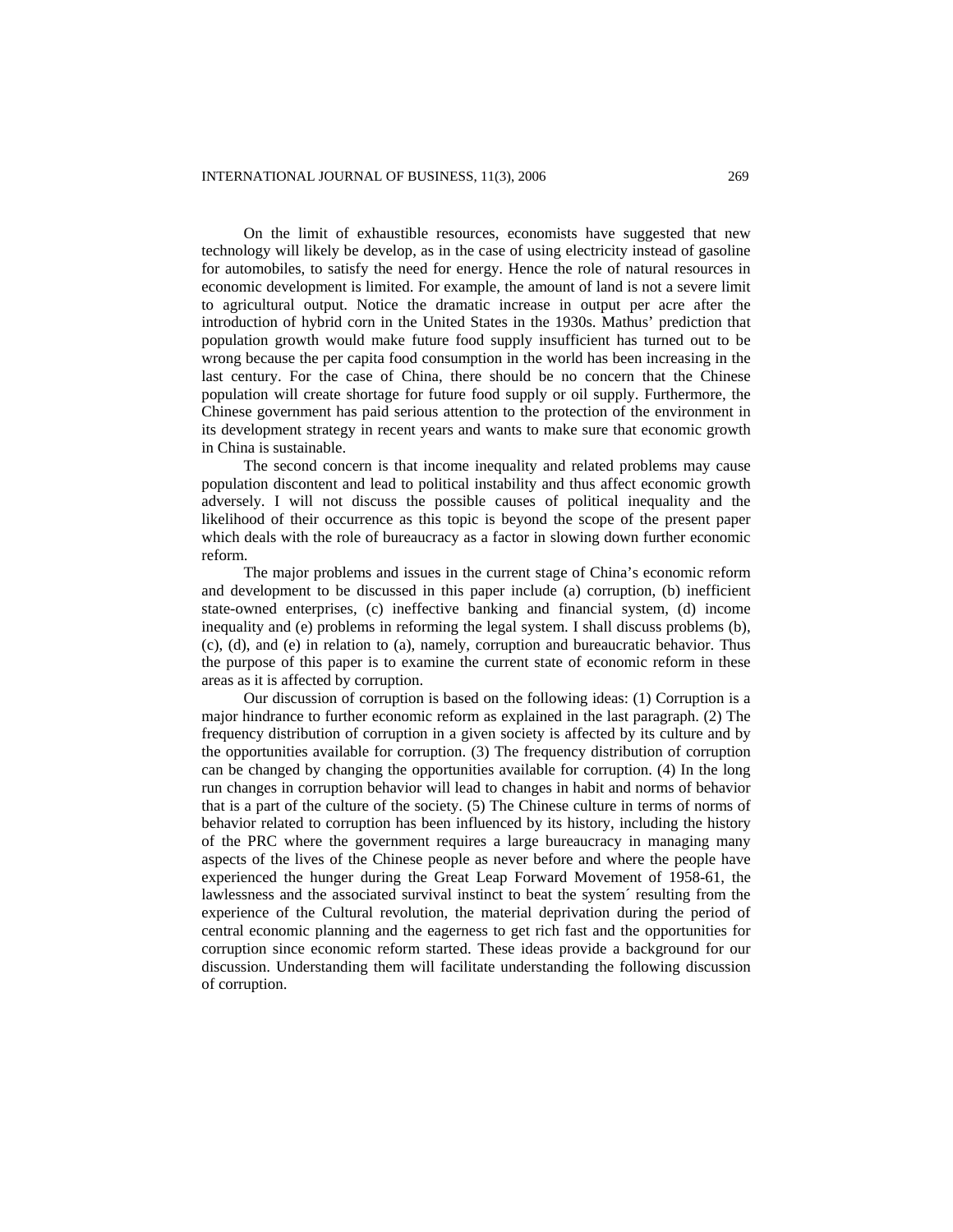In the late 1990s restructuring of state-owned enterprises followed the Party slogan, "Retain control the large and let loose the small." Small and medium-sized state-owned enterprises were transformed into share-holding companies and the shares were sold to the management, staff, and workers of the enterprise. The selling of shares helped to increase capital for the enterprise and raise incentive on the part of its employees. This transformation was considered successful in improving the efficiency of the enterprises. Successful cases that are well-known and widely publicized include enterprises in the city Zhu Cheng of Shandong Province. The shares were not allowed to be traded publicly but only among the employees. Public ownership was transformed to private ownership since the number of publicly owned shares was reduced to a small fraction of the total number of shares in most cases. This restructuring in fact privatized these formerly state-owned enterprises. Privatization has also taking the form of allowing many former government officials who operated a small state-owned enterprise under a leasing arrangement to take over the enterprise and make it his own.

Large state enterprises were also transformed into share-holding companies in the late 1990s but the shares are mostly held by government organizations and thus the restructured enterprises were still controlled by government administrators and bureaucrats, although small fractions of the shares of some of them are traded in the Shenzhen, Shanghai, Hong Kong or the even New York Stock Exchange. The above transformation did not help change substantially the bureaucratic behavior of the managers and staff of the enterprises. A change in form to shareholding companies itself does not help improve management behavior and efficiency. The government still owns the shares and thus controls the enterprises. Members of the board of directors are appointed by the government. The former government or Party official in charge is now chairman of the Board. Many large enterprises continued to have monopoly power, including those in public utilities, transportation and the manufacturing of products that are considered to be strategically important by the government such as oil, steal and cement. Competition is weak. Managers are often politically appointed. There was no privatization for these large state enterprises under the slogan, "Retain control of the large."

In Chow (2002, p. 265) I suggest that state-owned enterprises can be efficient if (a) management cannot reap economic gain without working hard for the enterprise and (b) a manager will be appropriately rewarded if he does work hard for the benefit of the enterprise. In the case the large state enterprises, conditions (a) and (b) for efficiency are not met after restructuring. One might consider using (a) and (b) as a basis to design a corporate governance for state enterprises, but this design will not work if the managers and staff can violate the rules. These conditions are met for some state-owned enterprises for which the supervisory government administration has a great interest in its economic performance and is able to keep a close watch on its performance and there is also competition from other enterprises. My favorite example is the state-owned Dongfang Hotel in Guangzhou in the late 1980s which was under close watch by the city government interested in its profit and was subject to competition from a privately owned China Hotel right next door.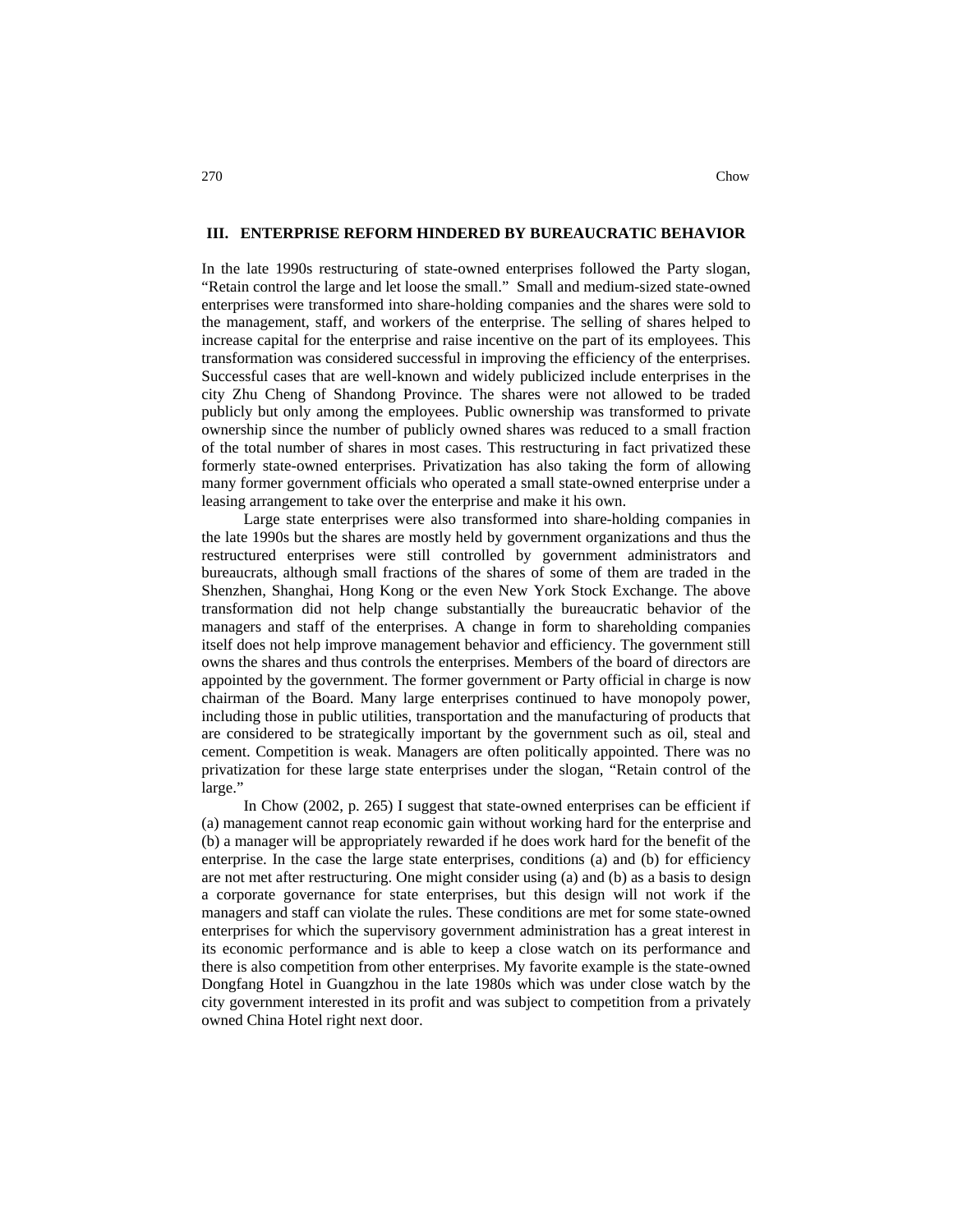For many large state-owned enterprises today we find corruption of the following forms: (1) managers and staff taking bribes from those who need to do business with them, and (2) managers and staff taking resources from enterprise for their own benefit. Both (1) and (2) will affect economic efficiency, (1) by not making the best deal for the company in maximizing profit or carrying out optimal investment decisions and (2) by taking away resources which should be used to benefit the enterprise.

Thus the change to corporate form or share-holding companies by itself does not work. To the extent that modern corporations in Western developed economies are thought to work better, one might be tempted to trace the difference to defective "corporate governance" in the Chinese case. Can we change the "corporate governance" of the large state-owned Chinese corporations to improve their operation? This is a question worthy of much research. One pessimistic answer, before further research is completed, is that change in corporate governance may not help much because the managers and staff do not follow the rule of the game.

Corporate governance specifies a set of rules that the managers and staff have to follow or a set of relationships between management and share-holders or a set of contractual relations between two corporations. It may be good on paper, but it may not govern actual behavior. Even in the US, the Enron case illustrates that smart managers and accountants can cook the books. Chinese managers can do more devious things and many more are doing them than in the United States. If they have political backing it is even harder to force them to follow the rules. This is a special case of the point made in Chow (2002, p. 342) that "economic behavior is not changed by legislation alone." Here "legislation" is a set of rules defined in the corporate governance scheme. Rules on renegotiation can be a part of corporate governance but the agreement after renegotiation may not be respected. Rules and regulations cannot easily change the behavior of the bureaucrats in state-owned enterprises, just as the central government cannot effectively enforce its rules to local government officials who exploit the peasants by levying illegal fees or who exploit the workers in government construction projects by not paying their wages on time. Enforcement is more important than setting up rules on paper.

Let me elaborate on the limited role of corporate governance in the context of a specific set of three guidelines for enterprise reform as put forward in the OECD Corporate Governance Policy for SOE's (OECD, 2005) and discussed in Detter and Tay (2005). The three guidelines are clear objectives, transparency and political insulation. "Clear objectives" means that the supervisory government agency should make clear the objective function for the enterprise. Transparency means publishing an open set of important financial statements. Political insulation means freedom from political influence. These guidelines were modeled after the successful experience in restructuring state-owned enterprises in Sweden from 1998 to 2001. None of the three guidelines can be of much help if the managers and staff of Chinese state enterprises do not follow the rule of the game. In fact many Chinese managers have been given a clear set of objectives. Publicly available financial reports are required for large state enterprises. Managers are advised officially not to make decisions according to political pressure or influence. None has helped solve the problem of bureaucratic behavior and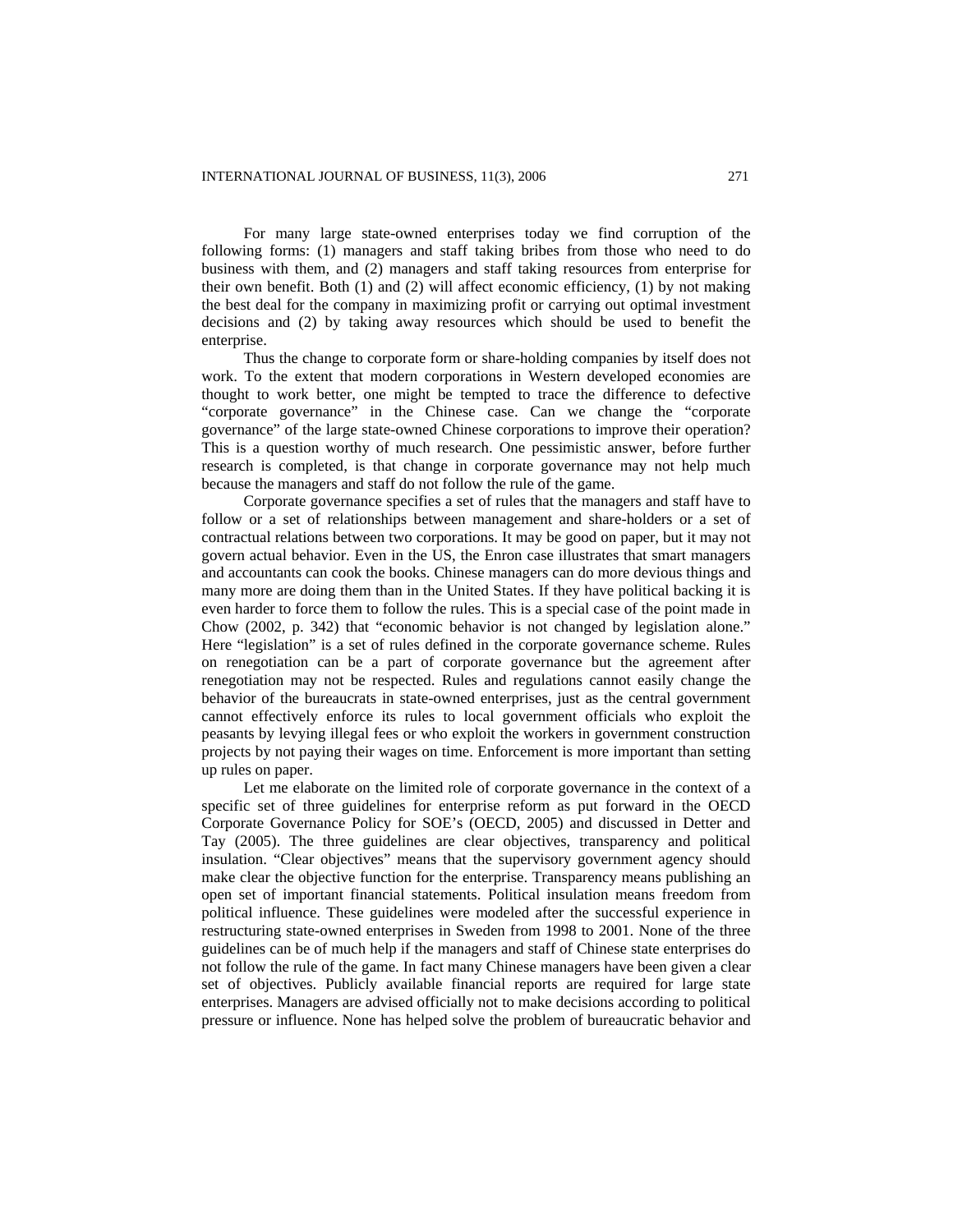corruption in China. Perhaps Sweden has a different, and probably less, bureaucratic culture to enable its restructuring of state enterprises to be successful.

In the spring of 2005, China's stock prices were at a seven-year low. One possible explanation offered is that, given the large percentage of shares owned by the state, the policy to sell state shares rapidly in 2003 increased the supply of stocks, created expectations for further large-scale selling and thus led to falling prices of shares that were publicly traded. A second explanation, relevant to this paper if true, is that the Chinese people learned from reports in newspapers and other sources that managers of the parent companies of many of the publicly traded companies diverted funds from the latter directly to accounts accessible by them, or indirectly through the transfer of funds first to the parent companies under their control.

Besides changing the rule of the game (as specified in a corporate governance), one may consider increasing regulation. Corruption is precisely behavior that regulators fail to regulate. Regulators try to set and enforce a set of rules for the behavior of managers and staff of state enterprises, but corruption means that regulation or lawenforcement fails, as the Chinese central government has failed to control wide-spread corruption in China in general.

The major point of this section is that reform of state-owned enterprises through the use of regulation and possible change in corporate governance may be of limited value in changing the behavior of managers and staff of state-owned enterprises in China and thus in improving the economic performance the enterprises adversely affected by corruption.

## **IV. REFORM OF BANKING AND FINANCIAL SYSTEM HINDERED BY CORRUPTION**

China's banking system has two related major problems. The first is institutional and more basic. Commercial banks owned by the state do not behave like privately owned commercial banks in a developed Western economy. The problem is partly due to the lack of training and education of the staff who do not know the practice of modern banking. There are not enough Harvard MBA's working in China's banks so to speak. Although the Chinese government has made serious efforts to provide training to Chinese bankers there are so many of them in such a large country and the improvement of human capital is a slow process. The problem is also due to the working habit inherited from banking practice beginning in the period of central planning where there were no modern commercial banks, but only branch banks of the central mono-bank and with responsibilities only to accept deposits and provide loans to state enterprises passively and little need to exercise judgment in the granting of loans. After economic reform that allowed more autonomy to the branch banks, renamed commercial banks, there were opportunities for corruption on the part of the banking officials since they have discretion in the spending and the lending of money.

The second is the problem of non-performing loans extended to the state-owned enterprises. Some observers consider this a serious problem. Since I do not, I would like to dispel it as a serious problem before going on to discuss the first and more serious institutional problem. In Chow (2002, p. 229) I suggested that the Chinese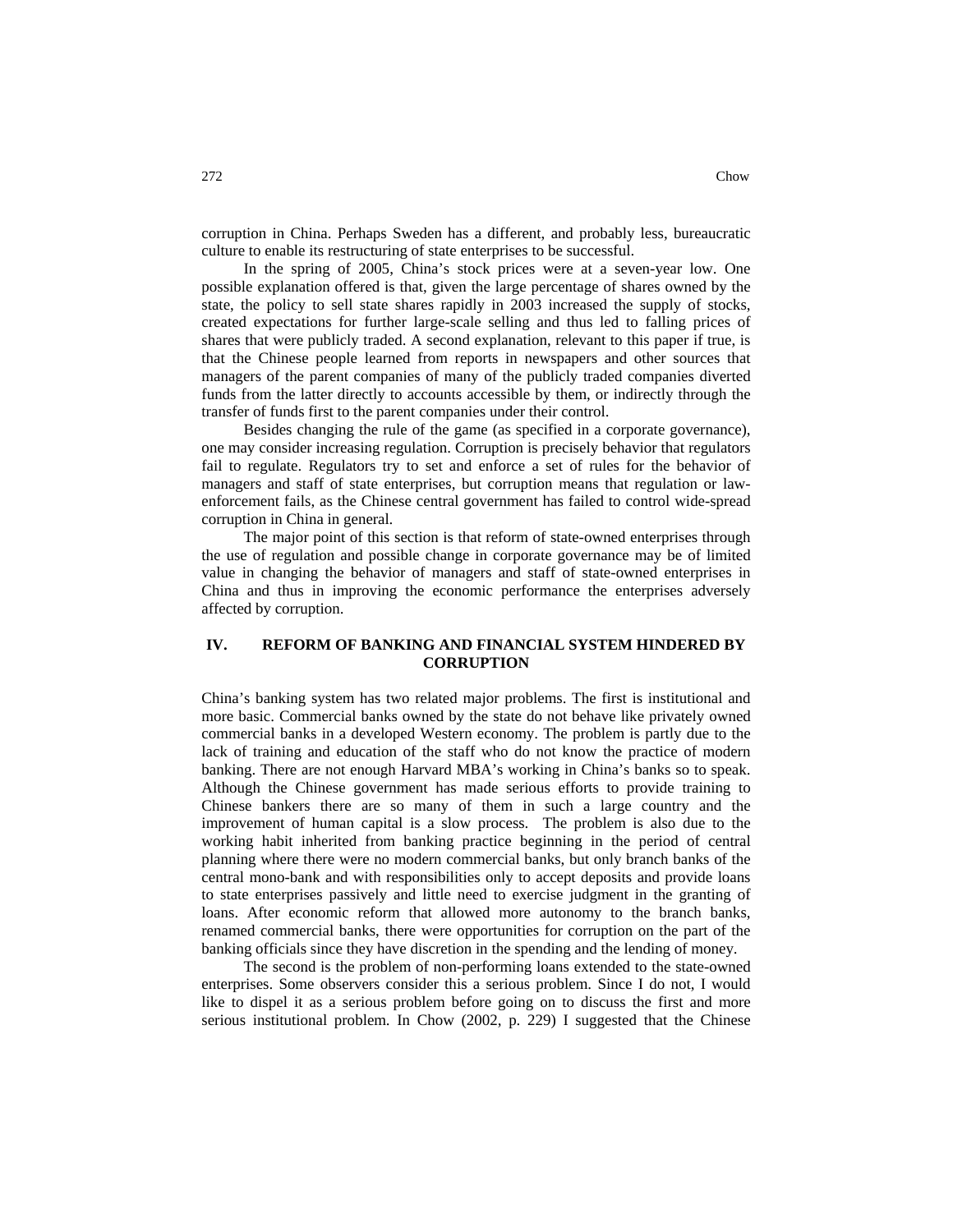government had sufficient financial resources to solve the bad loan problem. In the period 1995-2000, the ratio of bank loans to GDP was about 1.1. The four large commercial banks (Agriculture, Construction, Commercial and Industrial and Bank of China) had about 70 percent of the total banking assets. If the bad loans were 20 percent of their assets they amounted to 14 percent of GDP. In 1998, 14 percent of GDP (7970 billion yuan) was 1116 billion. Problem 7 of Chapter 13 of Chow (2002) explains why, given an income elasticity of demand for money (currency) of 1.2 and an increase in national income of 8 percent per year, the Chinese government can solve the bad loan problem in 5 years beginning in 1998 simply by printing money without causing inflation, provided that the extra money is not used for other purposes. Since 1998 government revenue has increased much more rapidly than GDP. There is no question that the Chinese government has enough financial resources to solve the bad loan problem if it so wishes.

On the other hand, the bureaucratic behavior of banking officials cannot be easily solved by legislation or regulation. I can make this point simply by copying the relevant paragraphs from the last section on reform of state enterprises and changing "state-owned enterprises" to "state-owned commercial banks." The People's Bank had the responsibility to supervise commercial banks but since 2001 this responsibility was given to a Banking Regulatory Commission probably because the task was too difficult for the People's Bank to perform in addition to its other function to exercise macrocontrol by setting interest rates, the reserve ratio and other policy instruments, including administrative means such as imposing quotas to bank loans. The Banking Regulatory Commission has had some, but only limited, success in reducing corruption in the banking sector, as I have learned from talking to numerous Chinese citizens in position to know, including those who seek loans from banks.

Possibly and hopefully bureaucratic behavior and corruption (including wellknown cases of the embezzlement of large sums of money belonging to the banks) will be reduced by the competition from foreign banks under the terms of the WTO, but the effectiveness of reform through regulation of the banking sector may be limited under the principle that economic behavior is not changed easily by legislation (see p. 342, third paragraph of Chow (2002)) or by regulation.

Although China's formal banking system may be inefficient in providing financial intermediation for economic growth, the informal sector has served this role fairly effectively as discussed in Allen, Qian and Qian (2005).

An important part of the financial sector consists of the stock markets in Shanghai, Shenzhen and Hong Kong. The fraction of total wealth in China invested in these markets in the form of stocks of Chinese companies is very small. There is a set of laws governing the stock market that are modern in form and a Commission for Regulation of the Stock Market. We need to investigate further how well the stock markets function. Chow (2002, Chapter 14) suggests that Chinese investors behave "rationally" according to one econometric version of the present value model of stock prices in spite of the fact they began to invest in stocks only since 1991. That version assumes that the present value of a stock depends on the expected level of dividend in the coming period and its rate of growth where expectations are formed by adaptive expectations. Data on stock prices at the end of the year of 47 companies traded in the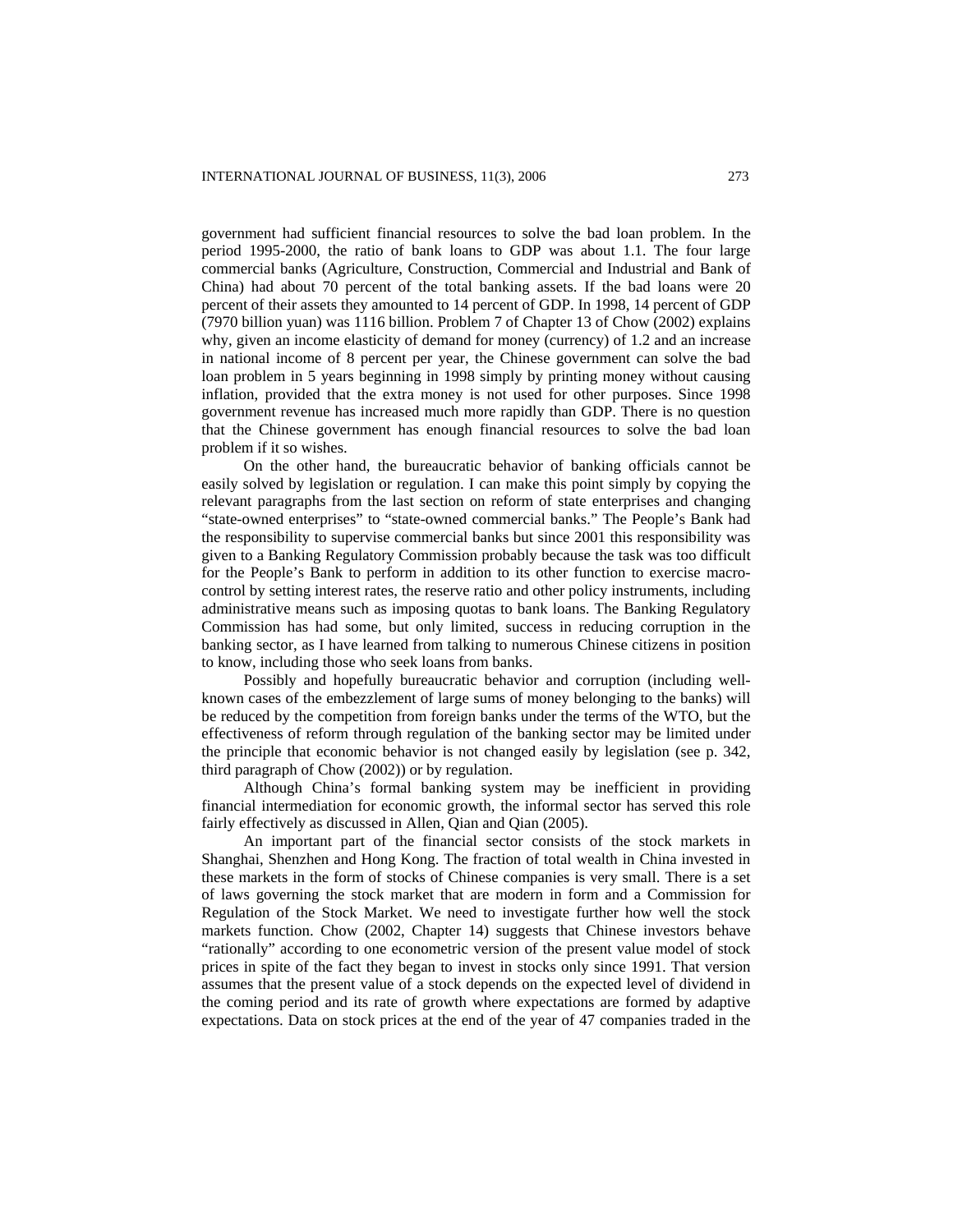Shanghai Stock Market from 1992 to 1998 were used to test the model and the result supports the above formulation of the present-value model of stock prices. I am in the process of using Chinese data to test another formulation of the present value model presented in Chow (1989) which was capable of explaining stock prices in the United States.

It is one thing to find that stock prices in China can be explained by some model of rational economic behavior. It is another to claim that the market functions well. The Chinese stock markets are said to be influenced by trading based on inside information and corruption in the form of bureaucrats taking money when stocks are first traded or are sold to enrich banking officials. Corruption can affect the order of the financial market even though time statistical data on stock prices may follow some laws of rational economic behavior. On the reform of the stock markets and financial institutions in general the reader may refer to Allen, Qian and Qian (2005). The authors (on p. 3) suggest improving the regulatory environment by stating that "corporate and trading laws and legal protection of investors, as well as institutions governing the enforcement of contracts should be further developed." Again, these recommendations may be of limited value if the Chinese people and government officials are not lawabiding.

The financial system in the process of reform includes the foreign exchange system and the current managed floating of the RMB. Economists differ on whether China should adopt a fixed exchange rate system in relation to the dollar. The majority seem to think that China should raise the exchange rate of the RMB as of August 2005. The People's Bank of China did increase the exchange rate by about two percent in July 2005. A minority of economists would prefer a fixed exchange rate in order for the Chinese to anchor its price level and as a means to provide discipline in the conduct of monetary and fiscal policies. I agree with the majority for reason discussed in Chow and Shen (2005). This topic is beyond the scope of this paper dealing with corruption.

Is it likely for China to have a financial crisis? I think it is not likely because of the apparent stability (not efficiency) of the Chinese financial markets now subject to control, but the likelihood may be somewhat larger now than before because financial crises and bubbles are a phenomenon of a market economy and China's economy is closer to a market economy now than before. The topic of financial crisis is also outside the scope of this paper.

### **V. INCOME DISPARITY AND RURAL DEVELOPMENT HINDERED BY CORRUPTION**

One major problem facing China is the income disparity between different segments of the population and particularly between the rich coastal provinces and the poor interior western provinces. Recognizing this problem, the Chinese government has adopted a Western Development Strategy to develop the eleven provinces in the Western region where 23 percent of the population lives. The Western Development Strategy (see Chow (2002), chapter 10) consists of the building economic infrastructure, including physical infrastructure like railways, highways and electric power generation by the Yangtze River Dams, and social infrastructure such as education. A main objective of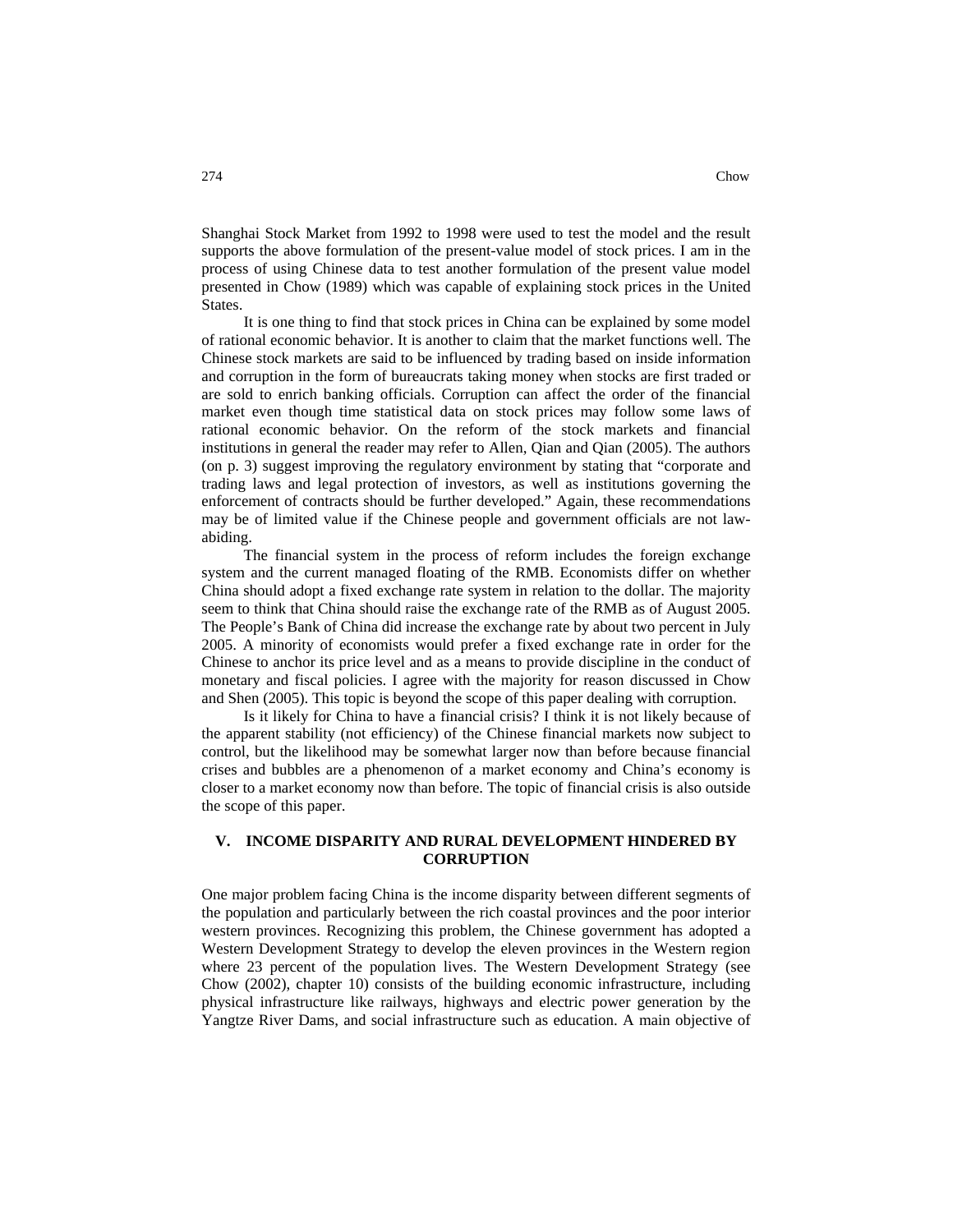Western development is to help the poor people in the Western region to improve their economic conditions. The government spent a large amount of money on Western development. An interesting question is how much of the government expenditure for this project is lost by corruption or otherwise inefficiently used as compared with allowing the non-state sector to engage in Western development based on profit motives.

The problems in rural China requiring further economic reform are the following. First, farmers are subject to many levies, some illegal. This violates the principle of allowing the farmers to retain all the output after paying a fixed rent for the use of land under the household responsibility system. The levies include the increase in reported acreage of the farmer's land subject to tax over the acreage actually used, special tax for growing commercial crops other than grain and livestock, fees for schools, road construction and other services provided by the local government. One reason for the extra levies is the tax reform of 1994 which increased the proportion of government revenue paid to the central government (from 22.0 percent in 2003 to 55.7 percent in 2004) at the expense of provincial and local governments. Another reason is the central government's policy to assign the responsibility of providing "compulsory education" of nine years to local governments. Second, wages for public work and for teaching in public schools are sometimes not paid on time or not paid at all. Third, while the Commune system was abolished, procurement of farm products by government agencies has remained and the procurement prices were often below market prices. In the mean time the farmers are not allowed to sell their products to private traders, as private trading and transportation of grain are prohibited. Thus the market economy does not function in the pricing and distribution of grain. Fourth, the government only has invested a limited amount to improve agricultural productivity. Fifth, although much labor mobility is allowed for farmers to move to urban areas to find work those working in the urban areas are subject to discrimination. They do not have residence permits in the cities and cannot receive the services provided such as schooling for their children and medical care.

Realizing these problems the central government has given the agriculture sector much attention in recent years. In 1993, the "three farm policy" (for farming, farm villages and farmers) was introduced to improve agriculture productivity in farming, promote economic development of farm villages and increase the income of farmers. It includes increasing capital investment in rural areas and helping the farmers to use better technology and better method for farming, reducing corruption and misbehavior of local government officials and economic assistance to farmers. This policy is yet to be worked out in detail and put into practice for the entire country step by step. Besides the introduction of government development projects, a possibly more effective strategy for rural development would be to encourage the development of private and collective enterprises similar to the township and village enterprises which flourished in the 1980s and the early 1990s. Similar enterprises, mainly involving less capital and of more primitive nature that are tied to agricultural production, did not develop in the very poor regions. This is probably because of lack of human capital among the residents and lack of incentives on the part of local government officials to promote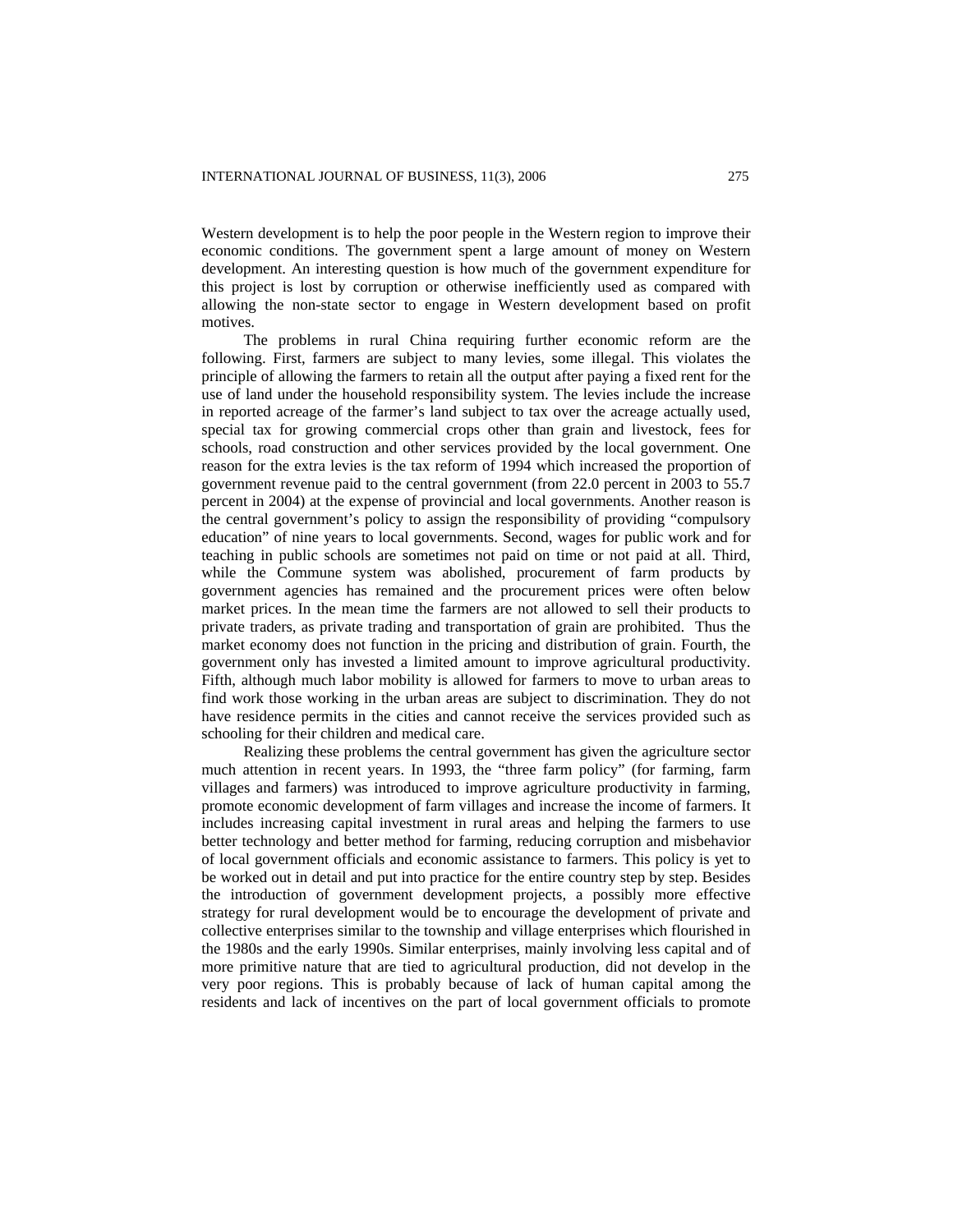them. Some economic incentives would need to be provided to local government officials and to outside investors in the establishment of such enterprises.

One step was taken in 2004 to improve the procurement and distribution of grain by reorganizing the government procurement agencies into economically more independent and more efficient units and allowing more channels for the distribution of grain, but there was no mention of allowing prices to be market determined and private traders to buy grain directly from farmers. Another step was taken in 2005 when the Central government decided to abolish all taxes on farmers. This policy seemed to be a good move if one compares the costs and benefits of taxing the farmers. The benefits are small since such taxes accounted for only about just over one percent of total government revenue. The costs of taxing farmers are much larger, including the social instability generated by their discontent and demonstrations and the opportunities for local government officials to abuse their power by imposing illegal levies. Although some local officials might continue to impose such levies, the policy of allowing no tax on farmers makes it much more difficult for them to do so.

The main problem in carrying out further reform of the agricultural sector is the abuse of power and corruption by local government and Party officials. All through much of Chinese history local government officials considered themselves privileged and having the authority to rule over the peasants. The abuse of power under the PRC is worse because the officials are given more power to control the activities of the citizens. As the saying goes, power corrupts and absolute power corrupts absolutely. Some well publicized stories of the abuse of power by local Party and government officials are documented in a popular book by Chen and Wu (2005) which also describes the bureaucracy that fails to carry out programs directed by the central government. Citizens of a village wishing to report to the county officials the illegal levies and false financial accounting by local officials could be mistreated by the latter, who might send policemen to jail the accuser and even beat him to death as in the case of a Mr. Ding described in chapter 1 of this book. Although such isolated stories do not provide sufficient evidence for the misbehavior of village officials in general, and many of them are probably fairly honest and responsible, the abuse of power by such officials is known to be fairly wide-spread, as evidenced partly by the large number of demonstrations and protests by the farmers reported in the news media. One important case of abuse of power is the confiscation of land from farmers for urban development while paying them a compensation that is arbitrary and below market price as they see it. Corruption and the abuse of power have become a part of the culture of many Party members and government officials that is difficult to change.

#### **VI. REFORM OF THE LEGAL SYSTEM**

If all Chinese are inclined to follow the rules as specified by law, much of the behavior of corruption will disappear. Corruption is one example of illegal behavior which also includes the violation of intellectual property right, patent laws, tax evasion by tax payers and harassment by tax and other officials. How much corruption exists in a society depends partly on the availability of opportunities to do so and partly on its culture. Corruption can affect not only the Chinese people who need to deal with state-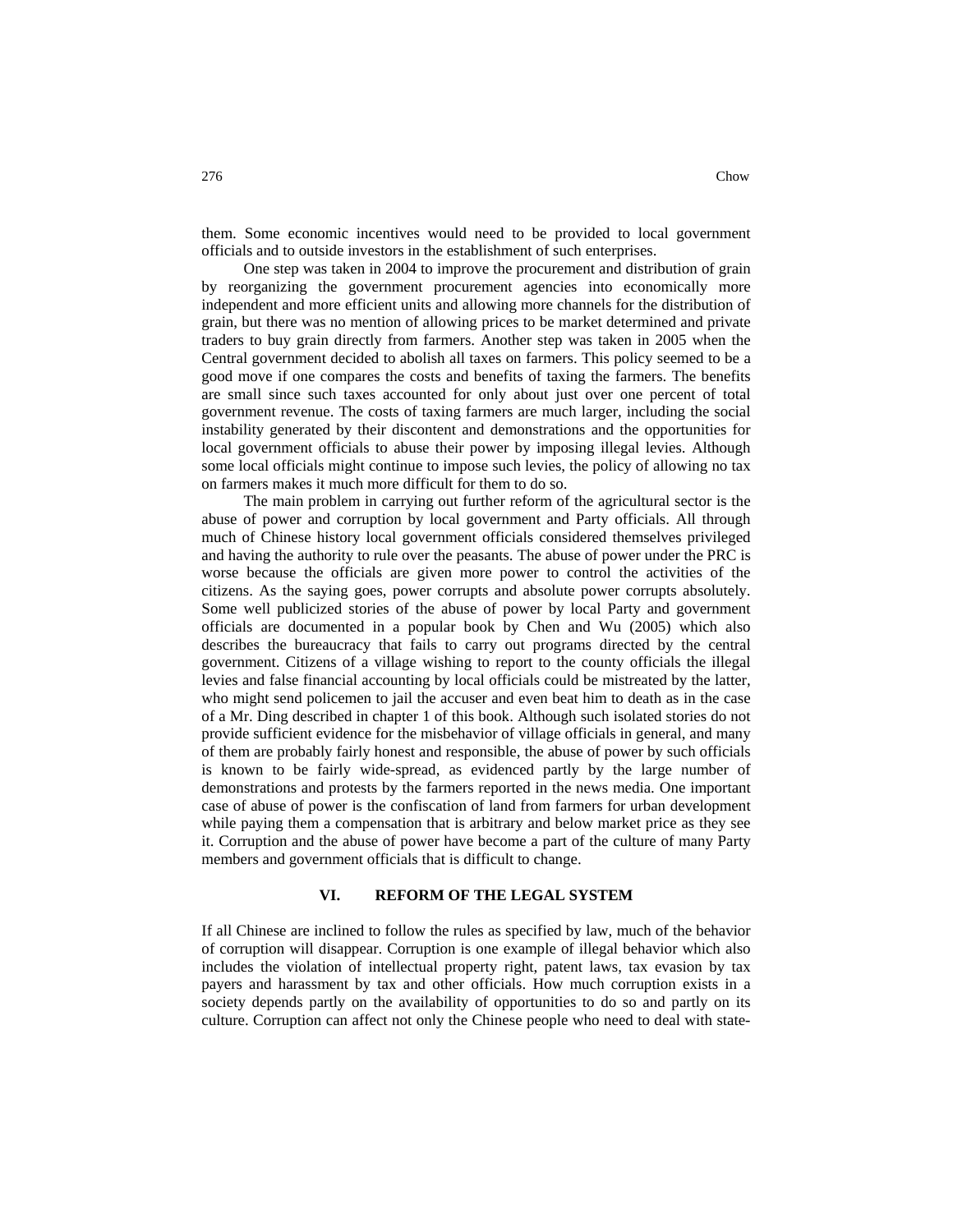owned institutions but also foreign investors as well as foreign donors who wish to build schools or hospitals or engage in other charitable activities but need the help of bureaucrats. A bureaucrat who grants building permits or is in a position to approve charitable activities can easily take bribes from the well-intentioned donors, unless the bureaucrats themselves want to build the schools or hospitals in the first place and need financial help from the donors.

To reduce corruption is one aspect of legal reform in China. Legal reform applies to all people, government bureaucrats and ordinary people. My observation in Chow (2002, p. 342) that legal behavior is not easily changed by legislation alone applies here, but legislation and continued attempt to enforce the laws can affect behavior gradually. Legal behavior is determined mainly by culture rather than by formal legislation but culture itself can be changed gradually by law enforcement and by the change of economic environment. The main purpose of this short section is to place the problem of corruption in the context of reform of the legal system without discussing the latter topic in detail as this topic is discussed in Chow (2002, chapter 20).

To the extent that legislation works, one can think of laws to reduce corruption even if the effectiveness is limited. For example in the sale of government assets, a law may require certain transparency in the form of public announcements of auctions to take place, as in the case of public auctions of land sales in Hong Kong – strictly speaking only the right of a long-term lease is for sale. Chinese citizens can be given more legal rights to sue government officials although such rights already exist. Attention should be given to corruption in the military and in the police departments. The main remedy to be suggested in this paper, however, is to reduce the activities of the government in which corruption can take place.

## **VII. A THEORY TO EXPLAIN BUREAUCRATIC BEHAVIOR AND CORRUPTION**

Bureaucratic behavior refers to the abuse of power by a bureaucrat, and "corruption" is one type of behavior of a bureaucrat in his abuse of power. What accounts for the abuse of power? The position of a bureaucrat gives him control of assets. Such assets include a government owned automobile, a state-owned enterprise or a bank or a part thereof, a piece of land which can be assigned to developers for the construction of apartment buildings or a shopping mall, the authority to issue a license or permit to produce a pharmaceutical product or to export certain commodities. It is reasonable to assume, as an economic hypothesis, that the person or bureaucrat having control of such an asset will take advantage of his control to maximize his gain, possibly illegally subject to the consideration of the risk of punishment. The theory of economic behavior based on this hypothesis can be stated formally as a special case of utilization maximization subject to a constraint, as it is done in Chow (1992 and 2002, chapter 19).

Chow (2002, chapter 19) illustrates the theory mainly by examples from the era before the mid-1980s. For example, a driver operating a publicly owned car would use it to take his girl friend for a picnic or take other people for transportation in exchange for favor in return. A doctor working for a public hospital would be willing to treat a patient at his home if that person can give piano lessons to his daughter. State-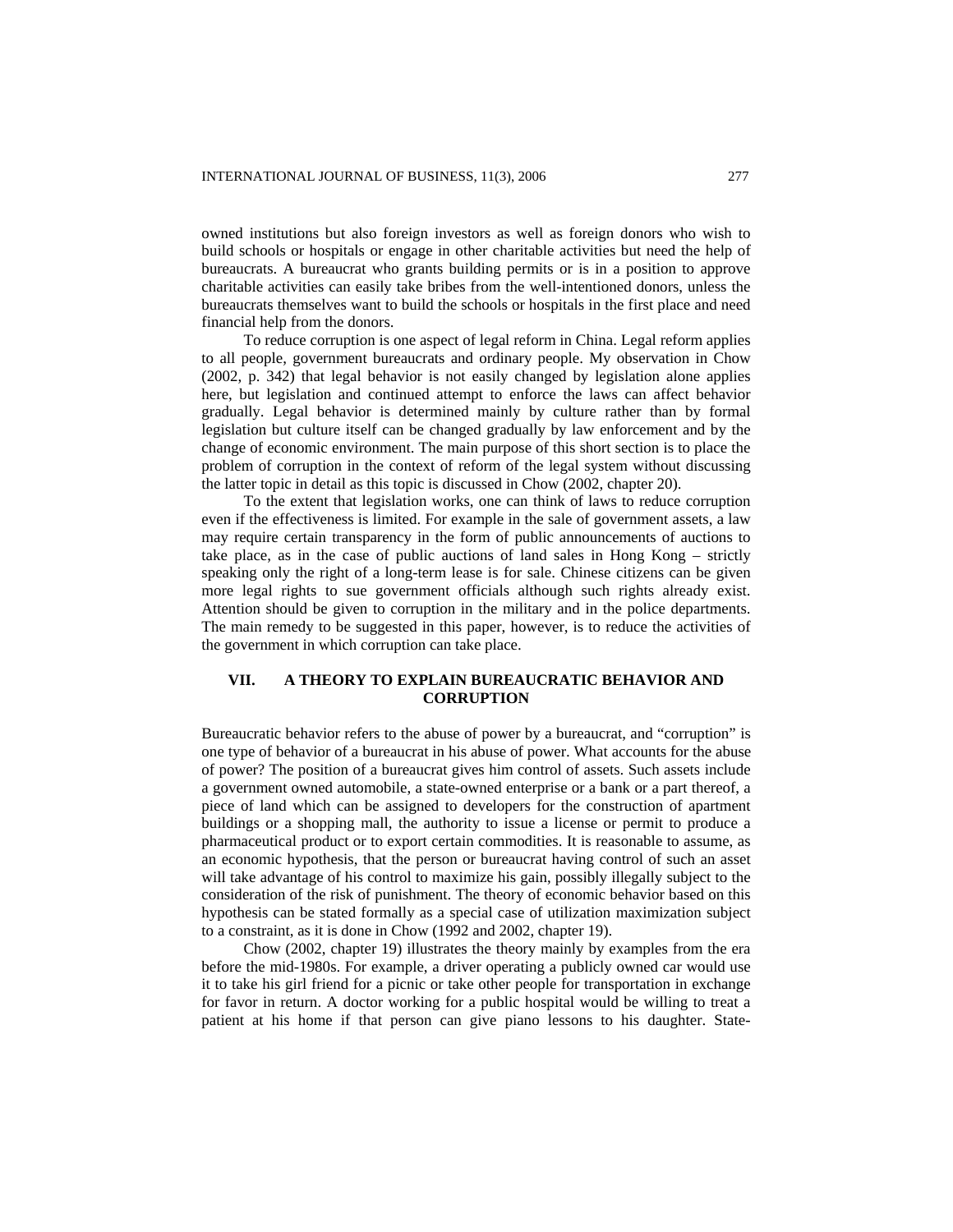controlled assets (in the second case the human person of the doctor himself who is supposed to provide services for the public) are used optimally for personal gains by the bureaucrats who actually control them. A corollary is that if the person receiving the service or the right to use the asset from the bureaucrat is in no position to return the favor, she will not receive good-quality service. Travelers to China in the early 1980s could still experience the poor service of sales clerks in publicly owned department stores. The Chinese people tried to "get even" when they were in a position of authority by treating others poorly. When a Chinese had economic power, in selling train or theatre tickets or in checking the tickets of travelers boarding a plane, he seemed to behave with the thought, "now is my chance to exploit my privilege to get even!" Today the same attitude of exploiting one's chance applies to a Chinese bureaucrat who takes bribes for providing services. The bureaucrat can also embezzle state assets and state funds under this control.

Why is the problem of corruption as a hindrance to economic reform more serious now than before? First, the environment has changed. Second, the Chinese culture has changed.

A major first step of economic reform in the past is leasing, from the introduction of the "responsibility system" into agriculture, retail stores, small factories and later to larger enterprises. There can be no corruption if a farmer or a manager of a small store or a small factory gets all the output after paying a fixed amount of tax. In a leasing arrangement there is no need to solve the problem of principle-agent as the agent who reaps the return from his own effort will have as much incentive to work hard as the manager of a private firm. For a large state enterprise under the "contract responsibility system" introduced in 1987 the enterprise retained all the profits after paying the government a fixed levy but the management was obliged to distribute a fair share of the profits to the staff and workers who kept a close watch on his behavior because they were entitled to a part of the profits. A second step was privatization of small and medium sized state-owned enterprises through the transfer of ownership to the managers and workers in the restructured share-holding companies or simply through the transfer of ownership to the former government employees who had operated state enterprise by a leasing arrangement. By definition, a manager of a private enterprise cannot be called corrupt if he takes his own money.

In the current stage of reform for large state enterprises or state-owned commercial banks, the situation is different. We need to reform these large state-owned corporations and require the bureaucratic managers and staff who exercise economic power in the name of the state not to use it for their own personal benefit. In a large corporation owned by non-government shareholders there is also the problem to make sure that the managers and staff do not embezzle resources from the corporation but such embezzlement is not corruption.

When the state-owned banks extended loans to state enterprises, the staff of state enterprises would not personally pay the bankers for the loans since he has no personal financial interest in it. Now more loans are extended to private enterprises and borrowers are willing to bribe to obtain the loans. The bankers have more discretion in extending loans. For the bureaucrats in control of state funds for large construction projects there is now more money under their control as the government budget has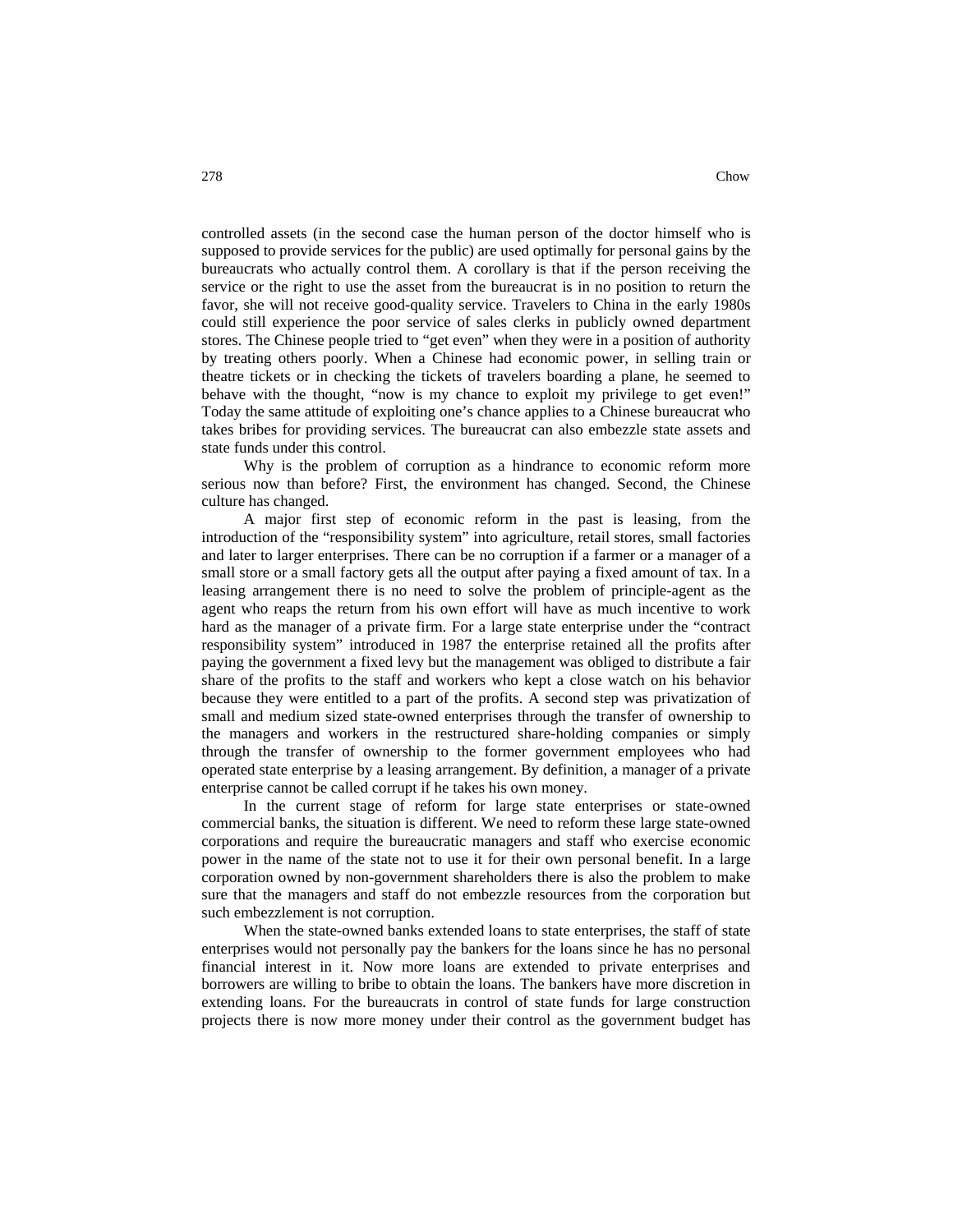increased, and the government is spending more on projects under the very costly Western Development Strategy and on the rapidly expanding universities. More money going through the bureaucrats' hands means more corruption.

The theory of misuse of assets under state ownership applies in all stages of reform but now the opportunities available to the bureaucrats are different, or the environment is different. In contrast with the former leasing arrangement or reform by privatization the current reform requires the bureaucrats in state-owned banks to behave like private bankers, in state-owned enterprises to behave like businessmen in the private sector and bureaucrats in charge of large development projects not to take any money going through them.

The second part of our answer to the reason why corruption is a more serious problem is historical-cultural. The practice of corruption is now more widespread because more people have been doing it; desire for money grows as one sees others having more of it. Since economic reform in the early 1980s there are more and more rich people in China, some very rich by American standards. This is a good sign indicating the success of a market economy which allows for relatively free entry, since the rich people are by and large able, hard-working and resourceful. Of course there are also those who got rich as bureaucrats mainly through their control of state-owned economic resources and exploited the economic power for personal gains. It now appears that the Chinese, rich and poor, seeing that there is much money around and that many others have made a lot of it would want to get his share if an opportunity comes.

The Chinese culture is influenced by the desire and practice of money making as a legitimate activity, with every one watching for opportunity coming his way. If the opportunity takes the form of occupying an administrative position in the government or government-owned enterprise or bank, or of carrying out a policy in a government rural development program, the person can take bribes, embezzle public funds or extract levies from, or withholding payments to, farmers as much as the prevailing practice allows and as the person's own conscience dictates. Many Chinese government officials still uphold the old cultural standard of honesty and integrity but the instances of violation in practice have increased and it is partly up to the individual to decide, subject to the effectiveness of law enforcement. The Chinese culture has evolved through the economic deprivation under central planning and the failure of the Great Leap, the lawlessness of the Cultural Revolution, the `getting rich is glorious` attitude after market reform and during a period of rapid increase in real income and the increase in power on the part of government officials and managers of state-owned institutions and government development programs. It has cultivated an attitude and a mode of behavior conducive to corruption. Of course other societies have also gone through historical experience that is conductive to corruption and some of them are more corrupt than China but this paper deals only with the Chinese case.

In summary, the problem of corruption existed before but its effect on economic reform is now more serious because the nature of reform has changed and because culture has changed as reform and growth have occurred.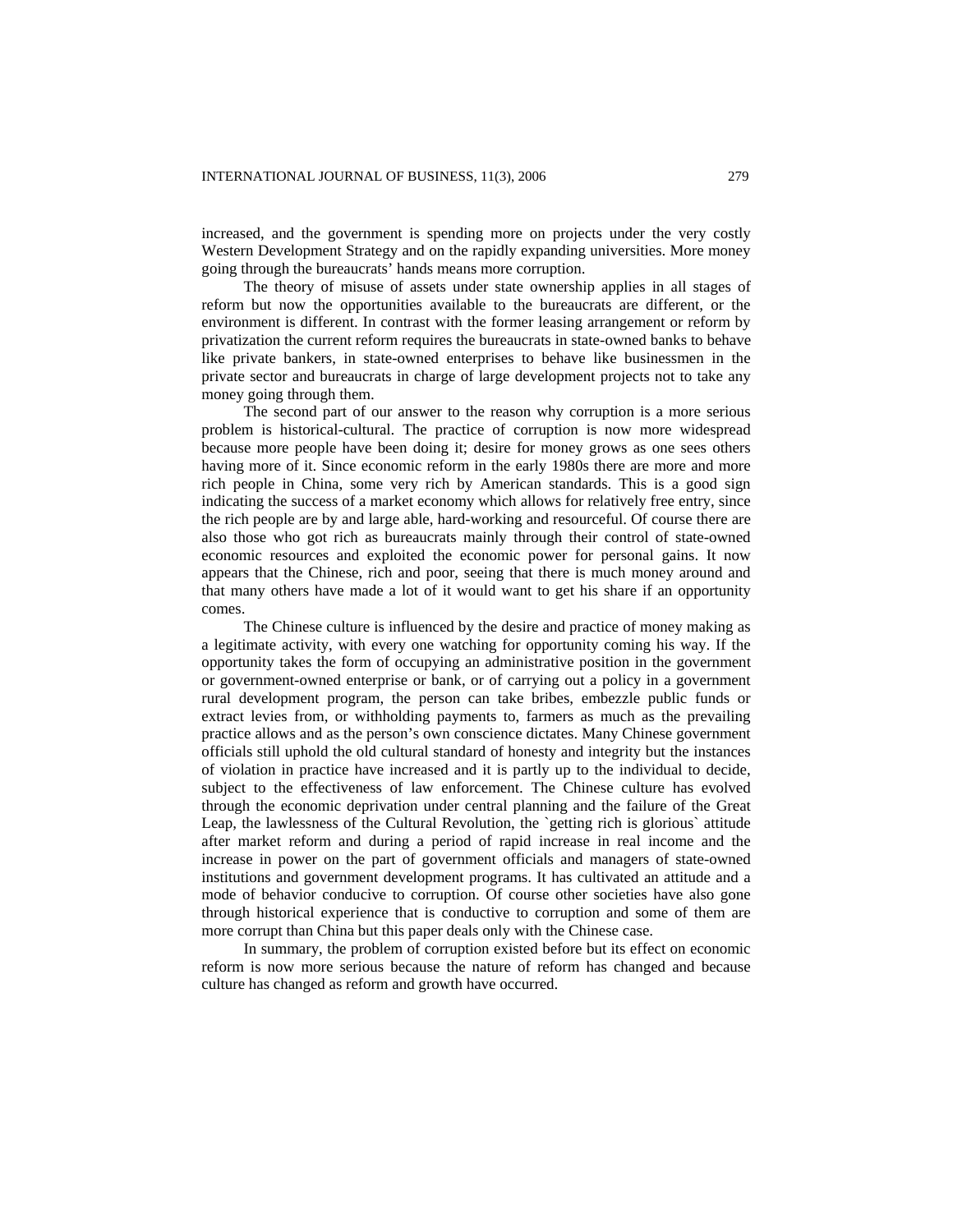### **VIII. POLICY RECOMMENDATION**

Is corruption in state-owned institutions or in government organizations such a bad thing? Some economists have suggested that corruption of government officials extracting bribes for service is a part of the cost of doing business for those who seek their service. Others may say that corrupt managers and staff in state-owned enterprises and banks do not affect the economic functioning of these institutions since the amounts that they extract, though very large in absolute terms, are only a very small fraction of the total costs of these enterprises. Corruption is widespread in many other countries as well. Svensson (2005, p. 25) cites countries with the highest "Corruption Perception Index" in 2003 with Zimbabwe on top of the list, having the highest value of 5.8, while China, Gabon, Indonesia, Iraq, Lebanon, Myanmar, Niger, Nigeria, Russia, Sudan, Somalia, Dem. Rep. of Congo and Serbia and Montenegro all had 5 – note the existence of other possibly more corrupt countries which are measured by another corruption index not available for many of the countries listed above. One important issue is the effect of corruption on the economic efficiency of government corporations and government administration. Without a lengthy and perhaps inconclusive discussion on the negative effects of corruption, let me just point out that corruption, including the exploitation of workers, farmers and the public at large as I have discussed, can create public discontent and political instability and thus slow down economic progress. Corruption in state-owned economic institutions can seriously affect the morale of the workers and staff and thus their economic performance.

Given the above analysis of corruption which affects economic reform, how can we change the corruption behavior of the Chinese bureaucrats? The Chinese Communist Party has taken the corruption problem very seriously. It has waged repeated campaigns to stop it by punishment. So far party discipline has had only limited success. A few people involved in certain well-known cases of corruption have been severely punished and the cases are publicized in newspapers. Several millions Party members were expelled from membership in 2005 partly because of corruption but much corruption remains.

An obvious solution is to reduce the role of the government and thus the economic power of the bureaucrats that is the source of corruption. If corruption occurs only when bureaucrats are given economic power, obviously having fewer bureaucrats working in fewer government agencies and state-owned enterprises means less corruption. State-owned enterprises, banks and publicly owned land, and the authority to grant government permits and licenses and to use funds in government development projects are all sources of bureaucratic power which need to be removed as much as possible except for those that are essential for the functioning of the government. Public ownership of land is an important source of corruption. Whenever land is

assigned by bureaucrats to developers, as in the cases of the recent urban development of the city of Dong Guan in Guangdong Province and the building of shopping malls along Chang-an Street in Beijing, some form of corruption is likely to occur. Land development has been speeded up because the bureaucrat in charge has only a finite term of office that he can exploited while it lasts. By reducing the role of the state, including the sizes and number of state-owned enterprises and banks, the amount of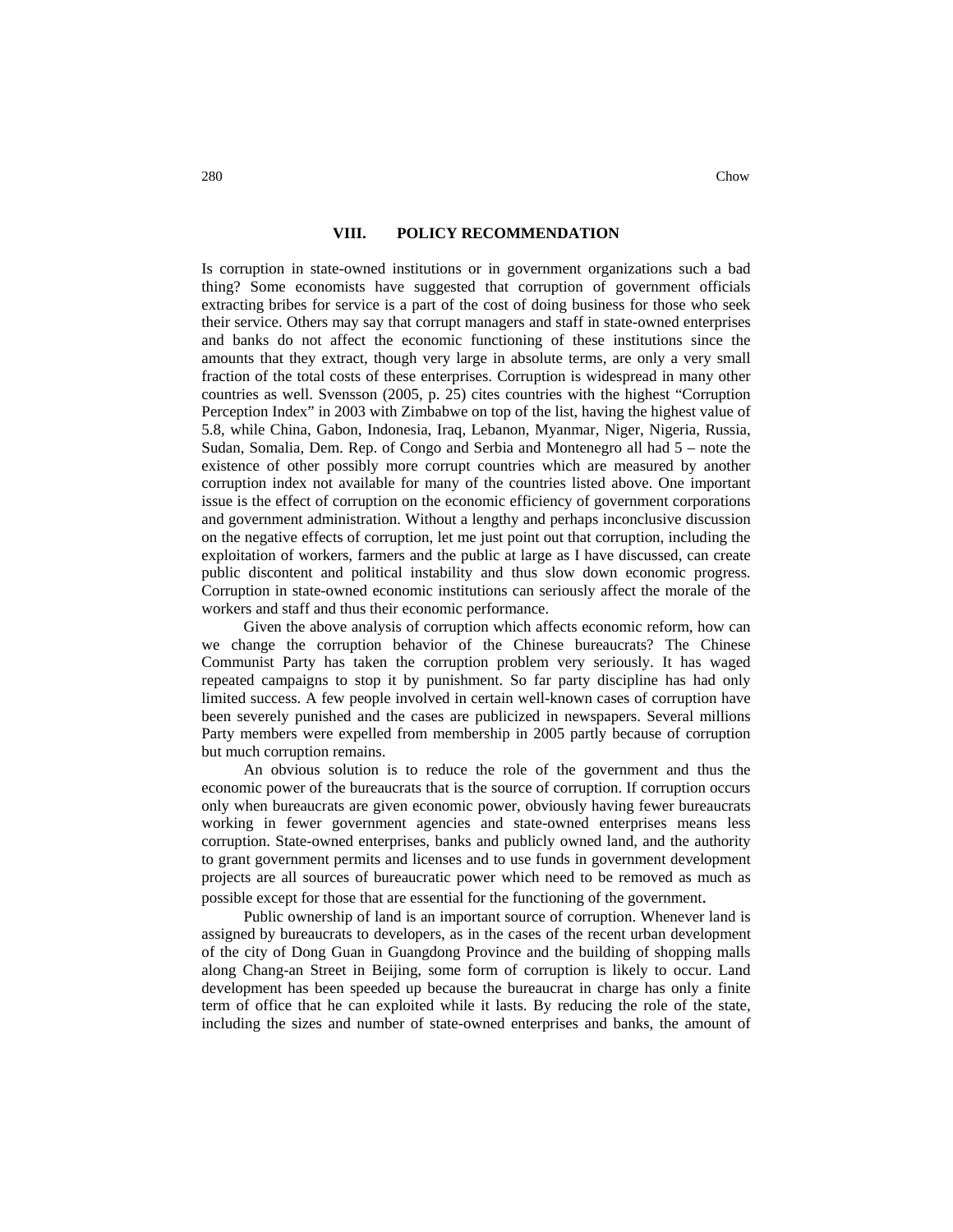publicly owned land (to be sold by auctions for example as in the case of Hong Kong), the number of government bureaus having authority to grant permit and licenses (some of which are necessary and desirable) and the number of government development projects, we can hope to reduce the amount of corruption substantially. We should understand that, in the process of privatization, corruption can occur also, as in the selling or even auction of land and perhaps in the selling of corporate assets during the privatization of the former Soviet Union.

In the process of reducing corruption by limiting the economic power of the government the economic environment facing the bureaucrats and Chinese culture are inter-related. Since the 1980s the economic environment that provided many opportunities to get rich has affected the Chinese culture in giving legitimacy and high respect to money making, even by illegal means. Now I am suggesting a change of the economic environment by reducing the economic opportunities for corruption and hope that the Chinese culture will gradually be improved by the reduced practice of corruption. As suggested in the last section on the theory of corruption, changing circumstances will change behavior which will in term leads to change in habit and social norm, i.e., change in culture.

Is the above policy recommendation politically feasible? Some Chinese Communist Party leaders and government officials already understand that corruption is derived from the opportunities available. The Chinese government has already reduced the size of the state sector and has attempted to privatize many state enterprises in recent years. Shares of state-owned banks are being sold in the New York Stock Market. The question of adopting the above recommendation is a matter of degree of privatization allowed and the speed for privatization to take place. There still remain the two basic principles of Chinese socialism: "holding on the large" and public ownership of land. The latter can be circumvented by issuing long-term contracts on the right to use publicly owned land.

A proposal to further reduce the state-owned sector of the economy or the power of the government administration may be objectionable from the viewpoint of many members of the Chinese Communist Party either for ideological reasons as imbedded in the above two basic principles or for the protection of their own vested interests. Any significant change requires a resolution by the leadership of the Party and the Chinese government. If the Party leaders understand the roots of corruption and its harmful effects not only on many aspects of economic reform but also on the maintenance of the leadership of the Communist Party itself they can more intelligently weigh the advantages and disadvantages of reducing the size of the state sector and the size of the government bureaucracy, something that the former Premier Zhu Rongji attempted to achieve and succeeded to some extent at the very beginning of the  $21<sup>st</sup>$  century.

Even if the leadership of the Chinese Communist Party is willing to reduce the role and the size of the government, it is likely to encounter resistance from government and Party officials and face the problem of enforcement as it has faced in trying to control corruption practiced by these officials at all levels. One can only hope that there are enough enlightened and determined leaders of the Chinese Communist Party and in the Chinese government to treat the problem of corruption seriously enough to